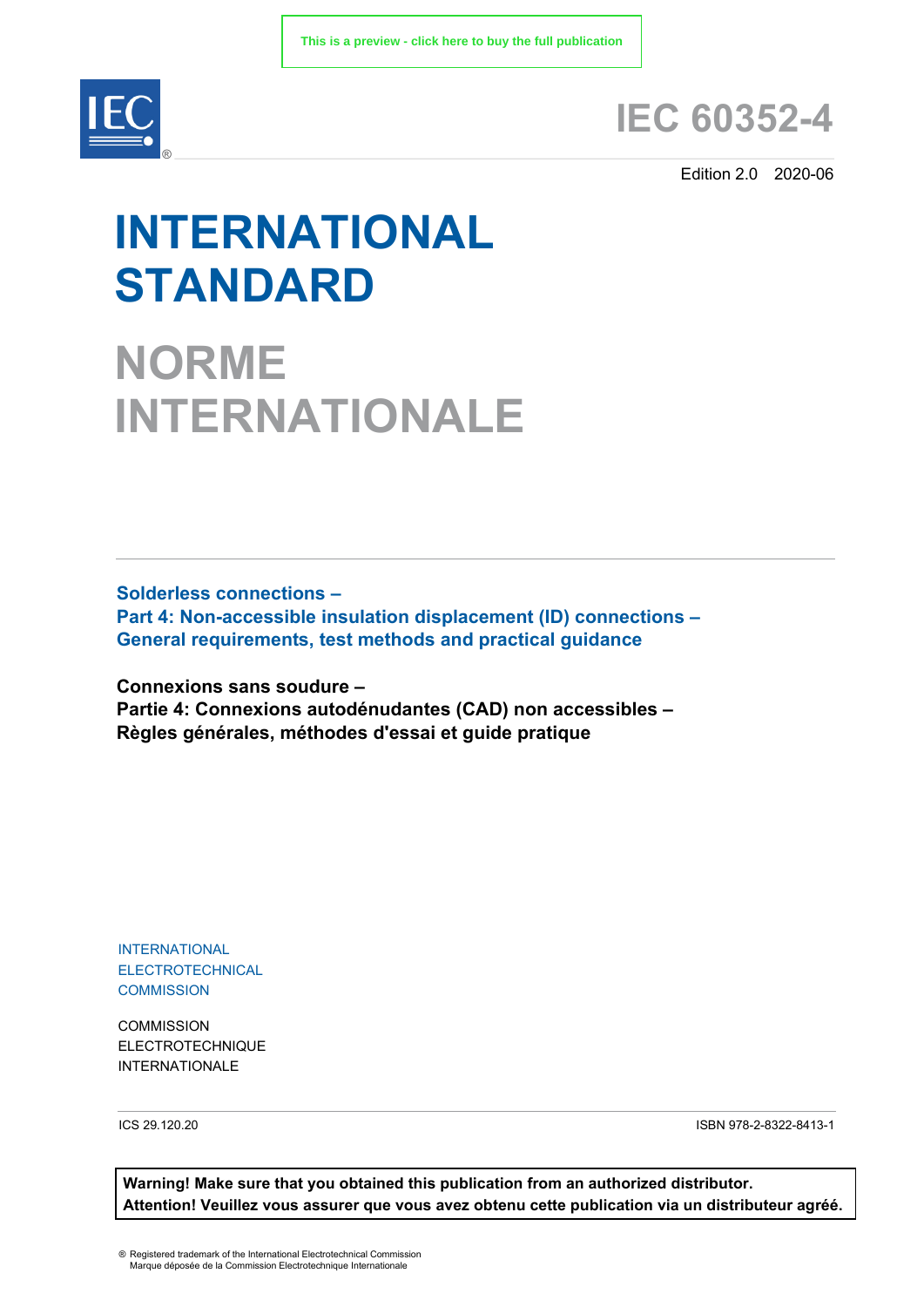$-2-$ 

IEC 60352-4:2020 © IEC 2020

# CONTENTS

| 1 |       |                                                                       |  |  |  |
|---|-------|-----------------------------------------------------------------------|--|--|--|
| 2 |       |                                                                       |  |  |  |
| 3 |       |                                                                       |  |  |  |
| 4 |       |                                                                       |  |  |  |
| 5 |       |                                                                       |  |  |  |
|   | 5.1   |                                                                       |  |  |  |
|   | 5.2   |                                                                       |  |  |  |
|   | 5.2.1 |                                                                       |  |  |  |
|   | 5.2.2 |                                                                       |  |  |  |
|   | 5.2.3 |                                                                       |  |  |  |
|   | 5.2.4 |                                                                       |  |  |  |
|   | 5.3   |                                                                       |  |  |  |
|   | 5.3.1 |                                                                       |  |  |  |
|   | 5.3.2 |                                                                       |  |  |  |
|   | 5.3.3 |                                                                       |  |  |  |
|   | 5.3.4 |                                                                       |  |  |  |
|   | 5.3.5 |                                                                       |  |  |  |
|   | 5.4   | Non-accessible insulation displacement connections (ID connections)16 |  |  |  |
| 6 |       |                                                                       |  |  |  |
|   | 6.1   |                                                                       |  |  |  |
|   | 6.2   |                                                                       |  |  |  |
|   | 6.3   |                                                                       |  |  |  |
|   | 6.4   |                                                                       |  |  |  |
|   | 6.5   |                                                                       |  |  |  |
|   | 6.6   |                                                                       |  |  |  |
| 7 |       |                                                                       |  |  |  |
|   | 7.1   |                                                                       |  |  |  |
|   | 7.2   |                                                                       |  |  |  |
|   | 7.2.1 |                                                                       |  |  |  |
|   | 7.2.2 |                                                                       |  |  |  |
|   | 7.2.3 |                                                                       |  |  |  |
|   | 7.2.4 | Repeated connection and disconnection, reusable non-accessible        |  |  |  |
|   | 7.2.5 |                                                                       |  |  |  |
|   | 7.3   |                                                                       |  |  |  |
|   | 7.3.1 |                                                                       |  |  |  |
|   | 7.3.2 |                                                                       |  |  |  |
|   | 7.3.3 |                                                                       |  |  |  |
|   | 7.4   |                                                                       |  |  |  |
|   | 7.4.1 |                                                                       |  |  |  |
|   | 7.4.2 |                                                                       |  |  |  |
|   | 7.4.3 |                                                                       |  |  |  |
|   | 7.4.4 |                                                                       |  |  |  |
|   | 7.4.5 |                                                                       |  |  |  |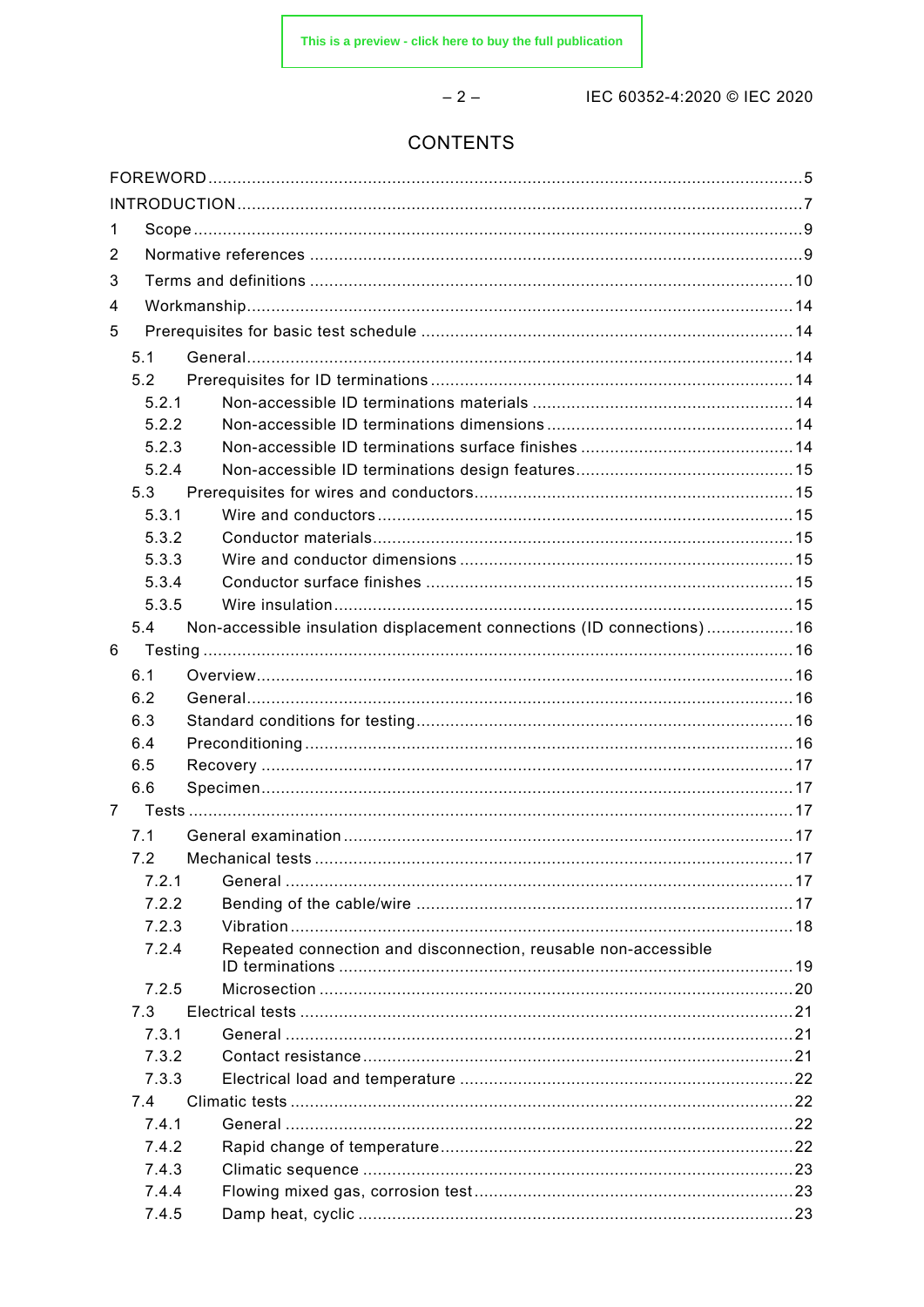IEC 60352-4:2020 © IEC 2020

 $-3-$ 

| 8 |       |                                                                             |     |
|---|-------|-----------------------------------------------------------------------------|-----|
|   | 8.1   |                                                                             |     |
|   | 8.1.1 |                                                                             |     |
|   | 8.1.2 | ID connections with terminations suitable for a range of wire diameters24   |     |
|   | 8.1.3 |                                                                             |     |
|   | 8.2   |                                                                             |     |
|   | 8.2.1 |                                                                             |     |
|   | 8.2.2 |                                                                             |     |
|   | 8.2.3 |                                                                             |     |
|   | 8.3   |                                                                             |     |
|   | 8.3.1 |                                                                             |     |
|   | 8.3.2 |                                                                             |     |
|   | 8.3.3 |                                                                             |     |
|   | 8.4   |                                                                             |     |
|   |       |                                                                             |     |
|   | A.1   |                                                                             |     |
|   | A.1.1 |                                                                             |     |
|   | A.1.2 |                                                                             |     |
|   | A.2   |                                                                             |     |
|   | A.3   |                                                                             |     |
|   | A.3.1 |                                                                             |     |
|   | A.3.2 |                                                                             |     |
|   | A.3.3 |                                                                             |     |
|   | A.4   |                                                                             |     |
|   | A.4.1 |                                                                             |     |
|   | A.4.2 |                                                                             |     |
|   | A.4.3 |                                                                             |     |
|   | A.4.4 |                                                                             |     |
|   | A.5   |                                                                             |     |
|   | A.5.1 |                                                                             |     |
|   | A.5.2 | Dimensions.                                                                 | .35 |
|   |       |                                                                             |     |
|   | A.5.3 |                                                                             |     |
|   | A.5.4 |                                                                             |     |
|   | A.5.5 |                                                                             |     |
|   | A.6   |                                                                             |     |
|   | A.6.1 |                                                                             |     |
|   | A.6.2 | ID connections made with more than one wire in one connection slot 37       |     |
|   |       |                                                                             |     |
|   | B.1   |                                                                             |     |
|   | B.1.1 | ID connections which can be examined by destructive inspection only38       |     |
|   | B.1.2 | ID connections which can be examined by non-destructive inspection 39       |     |
|   | B.2   | General additional information about ID connections as part of a multi-pole |     |
|   | B.2.1 | Mounting and bending of wire bundles/cables with contacts having ID         |     |
|   | B.2.2 | Mating and unmating of multipole connectors with ID contacts41              |     |
|   | B.3   | Examples for good transversal microsection or negative results (see         |     |
|   |       |                                                                             |     |
|   | B.4   |                                                                             |     |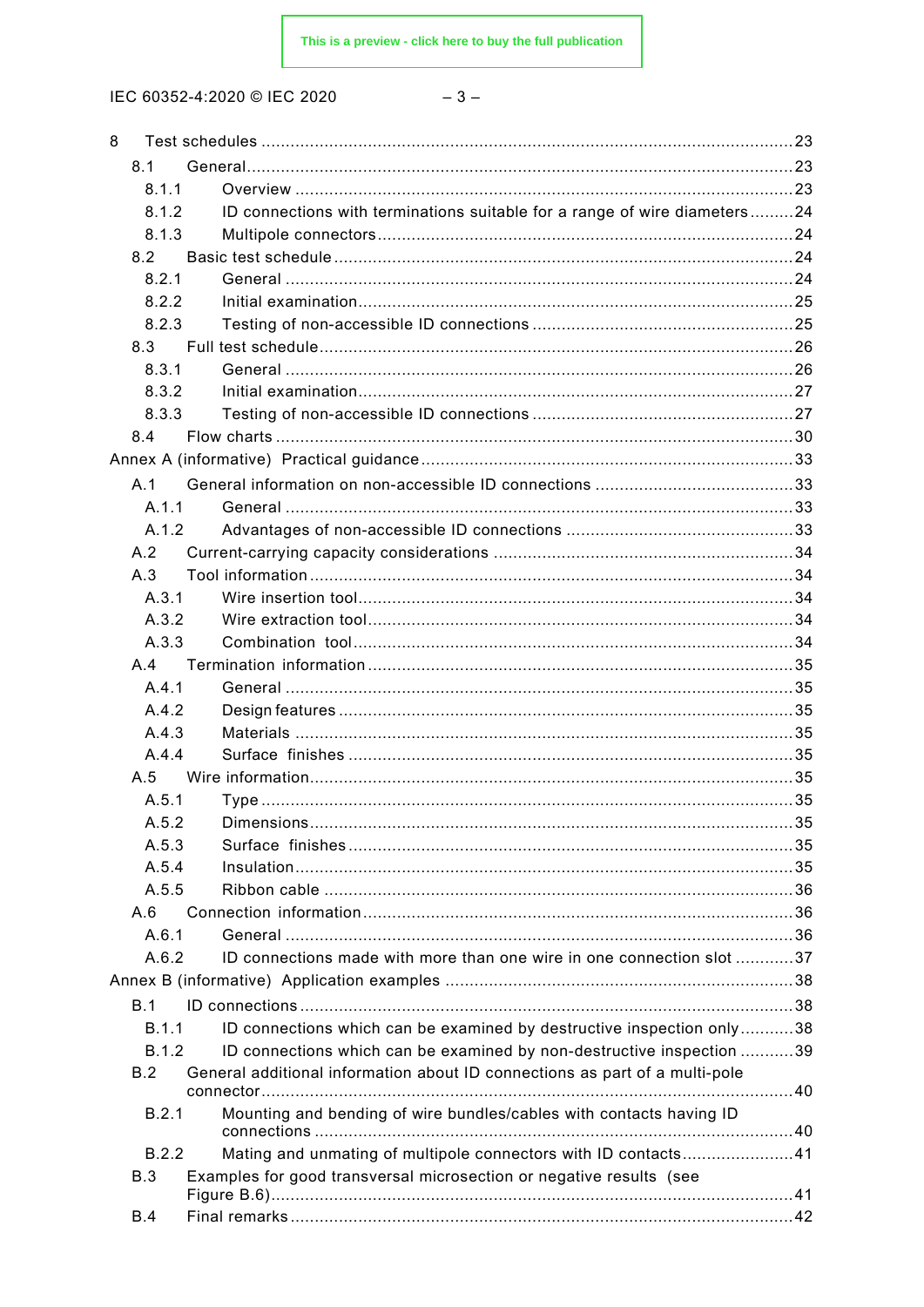– 4 – IEC 60352-4:2020 © IEC 2020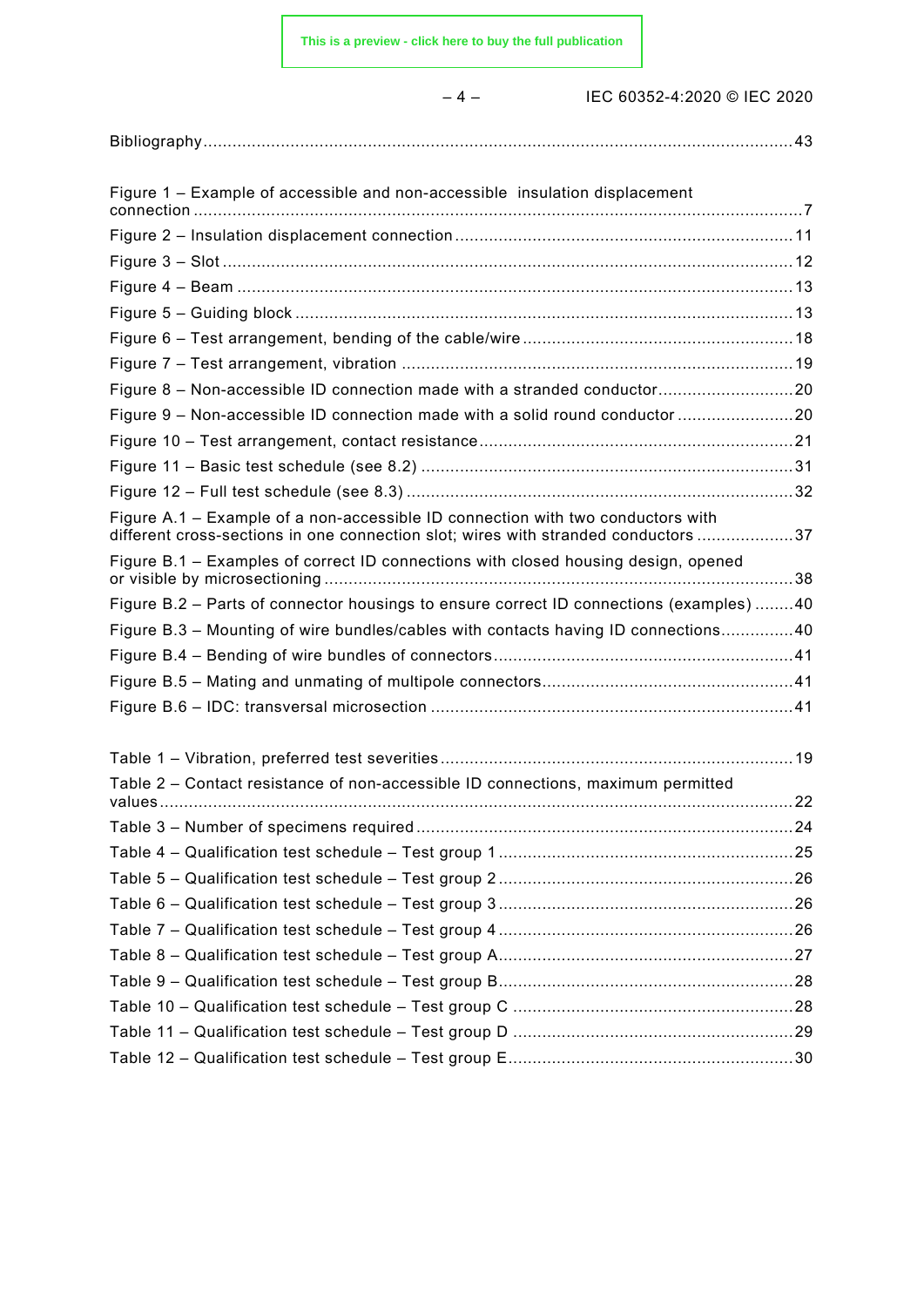IEC 60352-4:2020 © IEC 2020  $-5-$ 

#### INTERNATIONAL ELECTROTECHNICAL COMMISSION

\_\_\_\_\_\_\_\_\_\_\_\_

## **SOLDERLESS CONNECTIONS –**

# **Part 4: Non-accessible insulation displacement (ID) connections – General requirements, test methods and practical guidance**

#### FOREWORD

- <span id="page-4-0"></span>1) The International Electrotechnical Commission (IEC) is a worldwide organization for standardization comprising all national electrotechnical committees (IEC National Committees). The object of IEC is to promote international co-operation on all questions concerning standardization in the electrical and electronic fields. To this end and in addition to other activities, IEC publishes International Standards, Technical Specifications, Technical Reports, Publicly Available Specifications (PAS) and Guides (hereafter referred to as "IEC Publication(s)"). Their preparation is entrusted to technical committees; any IEC National Committee interested in the subject dealt with may participate in this preparatory work. International, governmental and nongovernmental organizations liaising with the IEC also participate in this preparation. IEC collaborates closely with the International Organization for Standardization (ISO) in accordance with conditions determined by agreement between the two organizations.
- 2) The formal decisions or agreements of IEC on technical matters express, as nearly as possible, an international consensus of opinion on the relevant subjects since each technical committee has representation from all interested IEC National Committees.
- 3) IEC Publications have the form of recommendations for international use and are accepted by IEC National Committees in that sense. While all reasonable efforts are made to ensure that the technical content of IEC Publications is accurate, IEC cannot be held responsible for the way in which they are used or for any misinterpretation by any end user.
- 4) In order to promote international uniformity, IEC National Committees undertake to apply IEC Publications transparently to the maximum extent possible in their national and regional publications. Any divergence between any IEC Publication and the corresponding national or regional publication shall be clearly indicated in the latter.
- 5) IEC itself does not provide any attestation of conformity. Independent certification bodies provide conformity assessment services and, in some areas, access to IEC marks of conformity. IEC is not responsible for any services carried out by independent certification bodies.
- 6) All users should ensure that they have the latest edition of this publication.
- 7) No liability shall attach to IEC or its directors, employees, servants or agents including individual experts and members of its technical committees and IEC National Committees for any personal injury, property damage or other damage of any nature whatsoever, whether direct or indirect, or for costs (including legal fees) and expenses arising out of the publication, use of, or reliance upon, this IEC Publication or any other IEC Publications.
- 8) Attention is drawn to the Normative references cited in this publication. Use of the referenced publications is indispensable for the correct application of this publication.
- 9) Attention is drawn to the possibility that some of the elements of this IEC Publication may be the subject of patent rights. IEC shall not be held responsible for identifying any or all such patent rights.

International Standard IEC 60352-4 has been prepared by subcommittee 48B: Electrical connectors, of IEC technical committee 48: Electrical connectors and mechanical structures for electrical and electronic equipment.

This second edition cancels and replaces the first edition, published in 1994, and its Amendment 1 (2000). This edition constitutes a technical revision.

This edition includes the following significant technical changes with respect to the previous edition:

- a) Transferred Clauses 9 to 13 into Annex A (informative).
- b) The figures were re-drawn for clarity.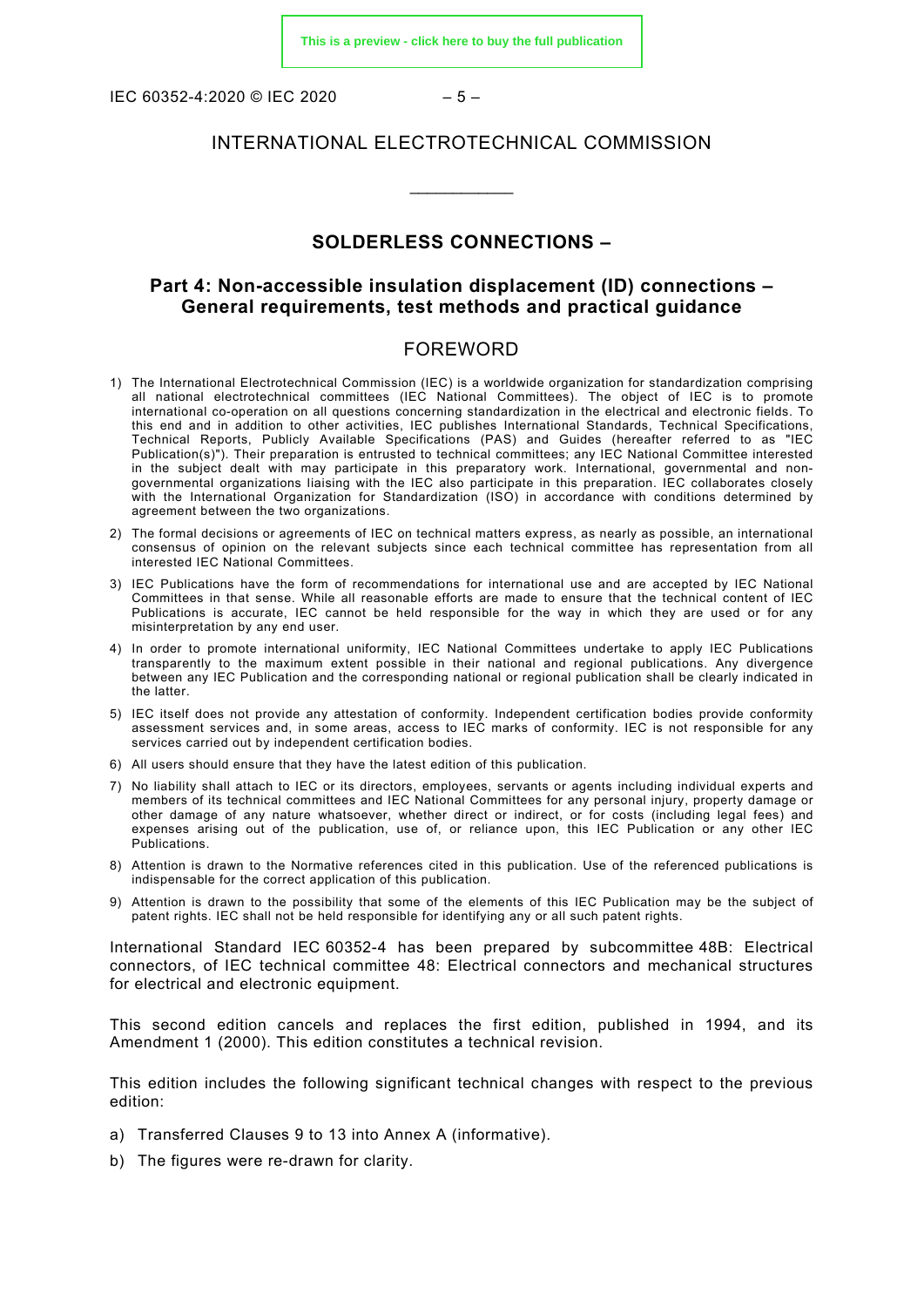– 6 – IEC 60352-4:2020 © IEC 2020

The text of this International Standard is based on the following documents:

| <b>FDIS</b>   | Report on voting |
|---------------|------------------|
| 48B/2804/FDIS | 48B/2820/RVD     |

Full information on the voting for the approval of this International Standard can be found in the report on voting indicated in the above table.

This document has been drafted in accordance with the ISO/IEC Directives, Part 2.

A list of all parts in the IEC 60352 series, published under the general title *Solderless connections*, can be found on the IEC website.

The committee has decided that the contents of this document will remain unchanged until the stability date indicated on the IEC website under "http://webstore.iec.ch" in the data related to the specific document. At this date, the document will be

- reconfirmed,
- withdrawn,
- replaced by a revised edition, or
- amended.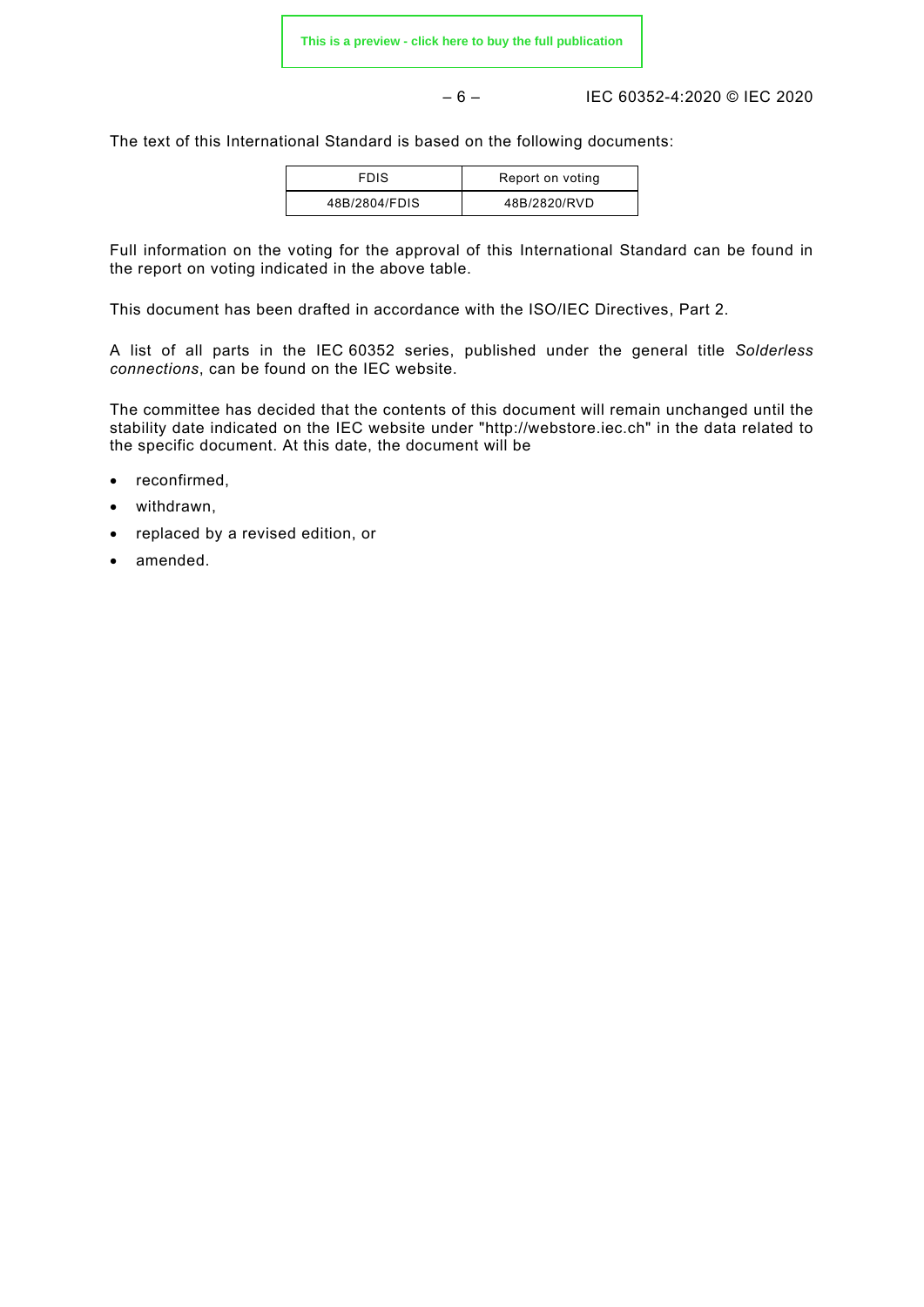<span id="page-6-0"></span>IEC 60352-4:2020 © IEC 2020 – 7 –

# INTRODUCTION

The two following parts of IEC 60352 are available on solderless insulation displacement connections:

- Part 3: Accessible insulation displacement (ID) connections General requirements, test methods and practical guidance;
- Part 4: Non-accessible insulation displacement (ID) connections General requirements, test methods and practical guidance.

NOTE In this document the term "insulation displacement" is abbreviated to "ID", for example "ID connection", "ID termination".

[Figure 1](#page-6-1) illustrates examples of accessible and non-accessible insulation displacement connections that clarify the difference among them.

Part 4 includes requirements and relevant tests (normative) as well as a practical guidance in Annex A (informative) for non-accessible ID connections.

Two test schedules are provided:

- the basic test schedule which applies to insulation displacement connections which conform to all prerequisites of Clause 5. It is derived from experience with successful applications of such connections;
- the full test schedule which applies to insulation displacement connections which do not fully conform to all prerequisites of Clause 5, for example which are manufactured using materials or finishes not included in Clause 5.

This philosophy permits cost and time effective performance verification using a limited basic test schedule for established insulation displacement connections and an expanded full test schedule for connections requiring more extensive performance validation.

The suitability of the non-accessible ID connection implies that the specified requirements and tests apply to all factors involved in producing a suitable ID connection, namely:

- the ID termination, which may be part of a single-pole or multipole connector;
- the wire (or range of wires) for which the termination is suitable;
- the tools (if any) required to produce that type of solderless connection.

The practical guidance provided in Annex A (informative) serves as a guideline for the required workmanship. Attention is drawn to the fact that some industries (e.g. automotive, aerospace, nuclear, military) may have specific workmanship standards and/or quality requirements, which are outside the scope of this document.

<span id="page-6-1"></span>

**Figure 1 – Example of accessible and non-accessible insulation displacement connection**

**IEC**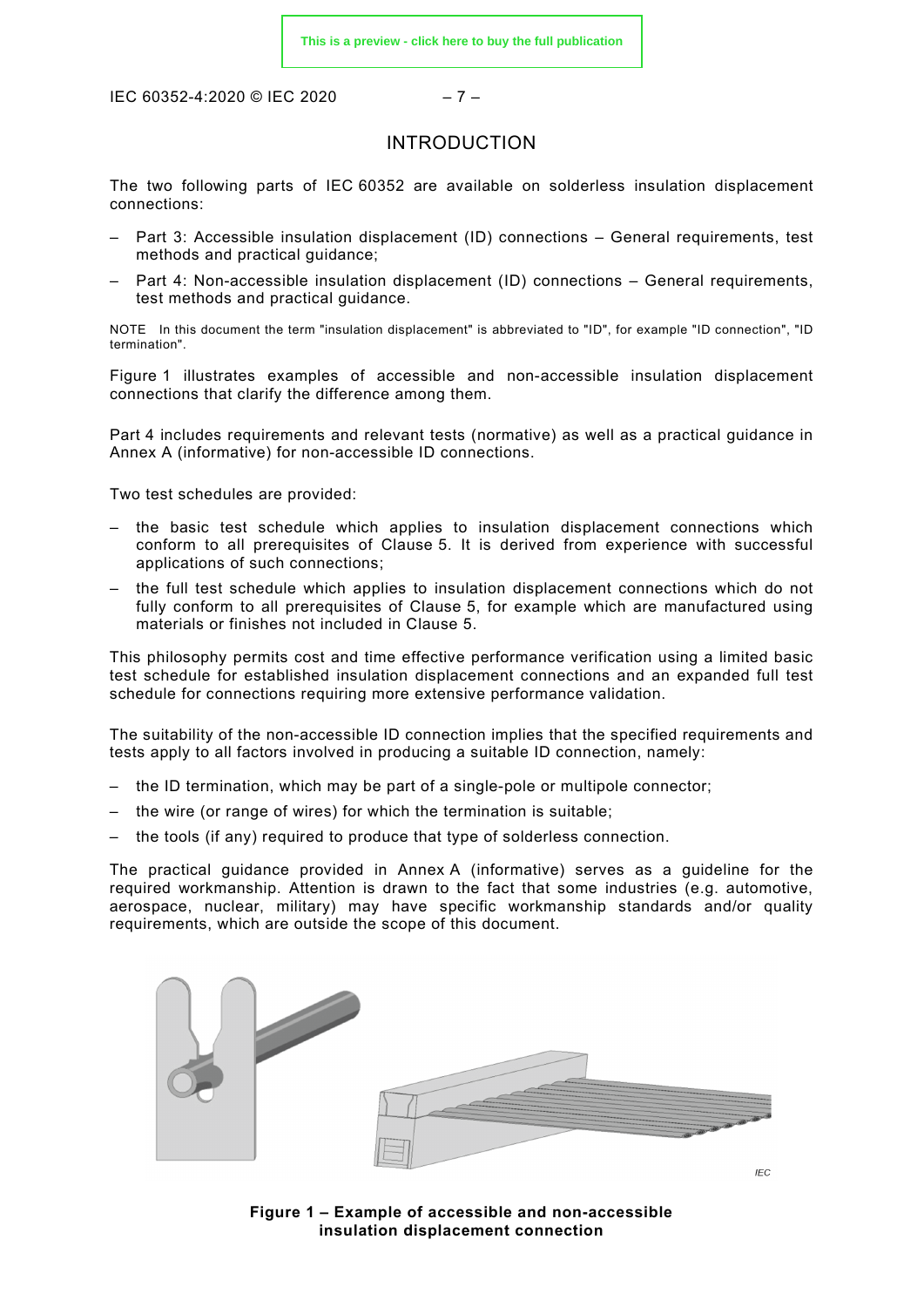– 8 – IEC 60352-4:2020 © IEC 2020

IEC Guide 109 advocates the need to minimise the impact of a product on the natural environment throughout the product life cycle.

It is understood that some of the materials permitted in this document can have a negative environmental impact.

As technological advances lead to acceptable alternatives for these materials, they will be eliminated from the document.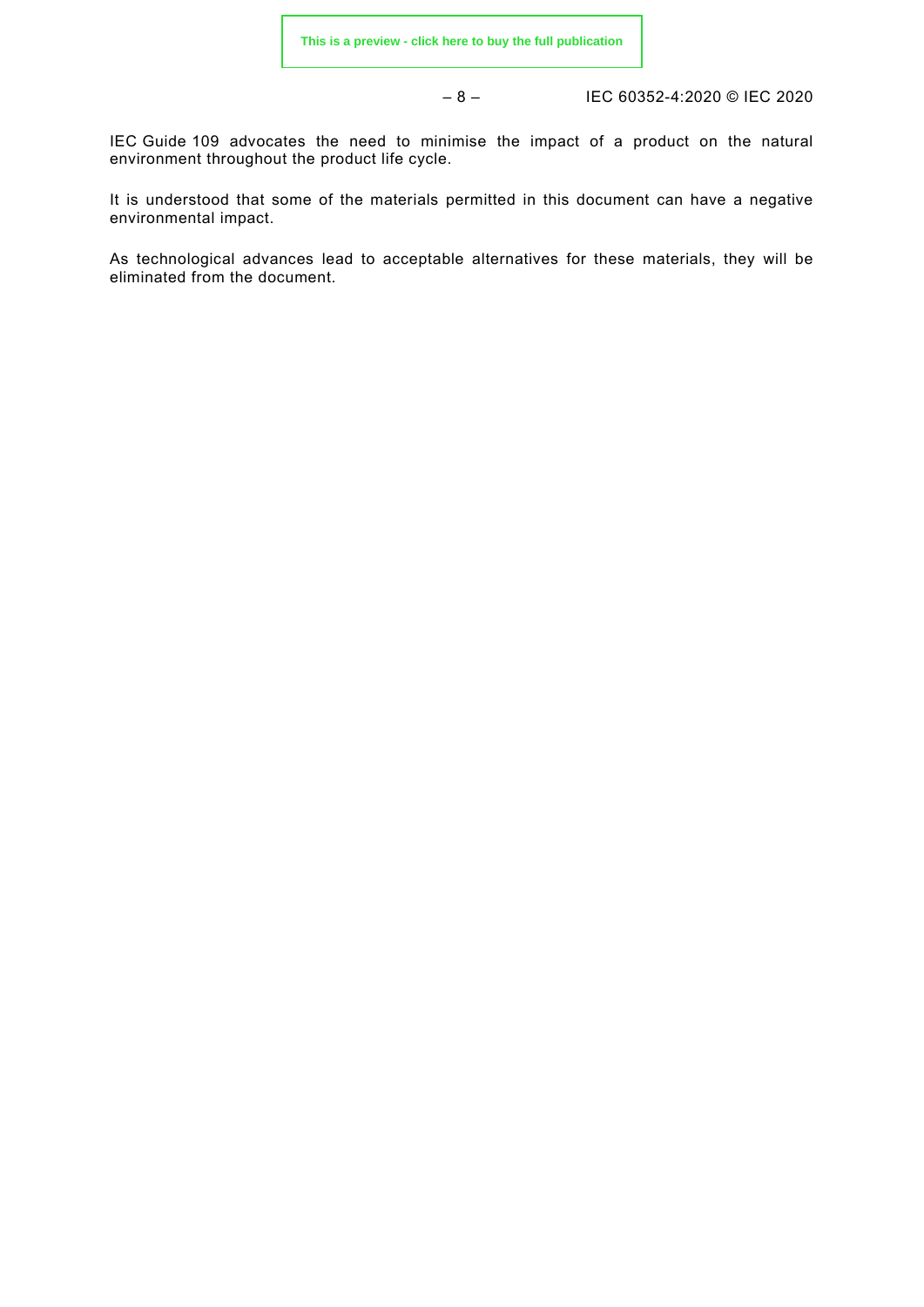IEC 60352-4:2020 © IEC 2020 – 9 –

# **SOLDERLESS CONNECTIONS –**

# **Part 4: Non-accessible insulation displacement (ID) connections – General requirements, test methods and practical guidance**

# <span id="page-8-0"></span>**1 Scope**

This part of IEC 60352 is applicable to non-accessible ID connections for which the tests and measurements according to Clauses 6 through 8 are suitable and which are made with:

- appropriately designed ID terminations;
- wires having solid round conductors of 0,25 mm to 3,6 mm nominal diameter;
- wires having stranded conductors of  $0.05$  mm<sup>2</sup> to 10 mm<sup>2</sup> cross-sectional area;

for use in electrical and electronic equipment and components.

Information on materials and data from industrial experience is included in addition to the test procedures to provide electrically stable connections under prescribed environmental conditions.

There are different designs and materials for ID terminations in use. For this reason, only fundamental parameters of the termination are specified, while the performance requirements of the wire and the complete connection are specified in full detail.

The purpose of this document is:

- to determine the suitability of non-accessible ID connections under specified mechanical, electrical and atmospheric conditions;
- to provide a means of comparing test results when the tools used to make the connections, if any, are of different designs or manufacture.

## <span id="page-8-1"></span>**2 Normative references**

The following documents are referred to in the text in such a way that some or all of their content constitutes requirements of this document. For dated references, only the edition cited applies. For undated references, the latest edition of the referenced document (including any amendments) applies.

IEC 60050-581, *International Electrotechnical Vocabulary – Part 581: Electromechanical components for electronic equipment*

IEC 60068-1, *Environmental testing – Part 1: General and guidance*

IEC 60228, *Conductors of insulated cables*

IEC 60512-1, *Connectors for electrical and electronic equipment – Tests and measurements – Part 1: Generic specification*

IEC 60512-1-1, *Connectors for electronic equipment – Tests and measurements – Part 11: General examination – Test 1a: Visual examination*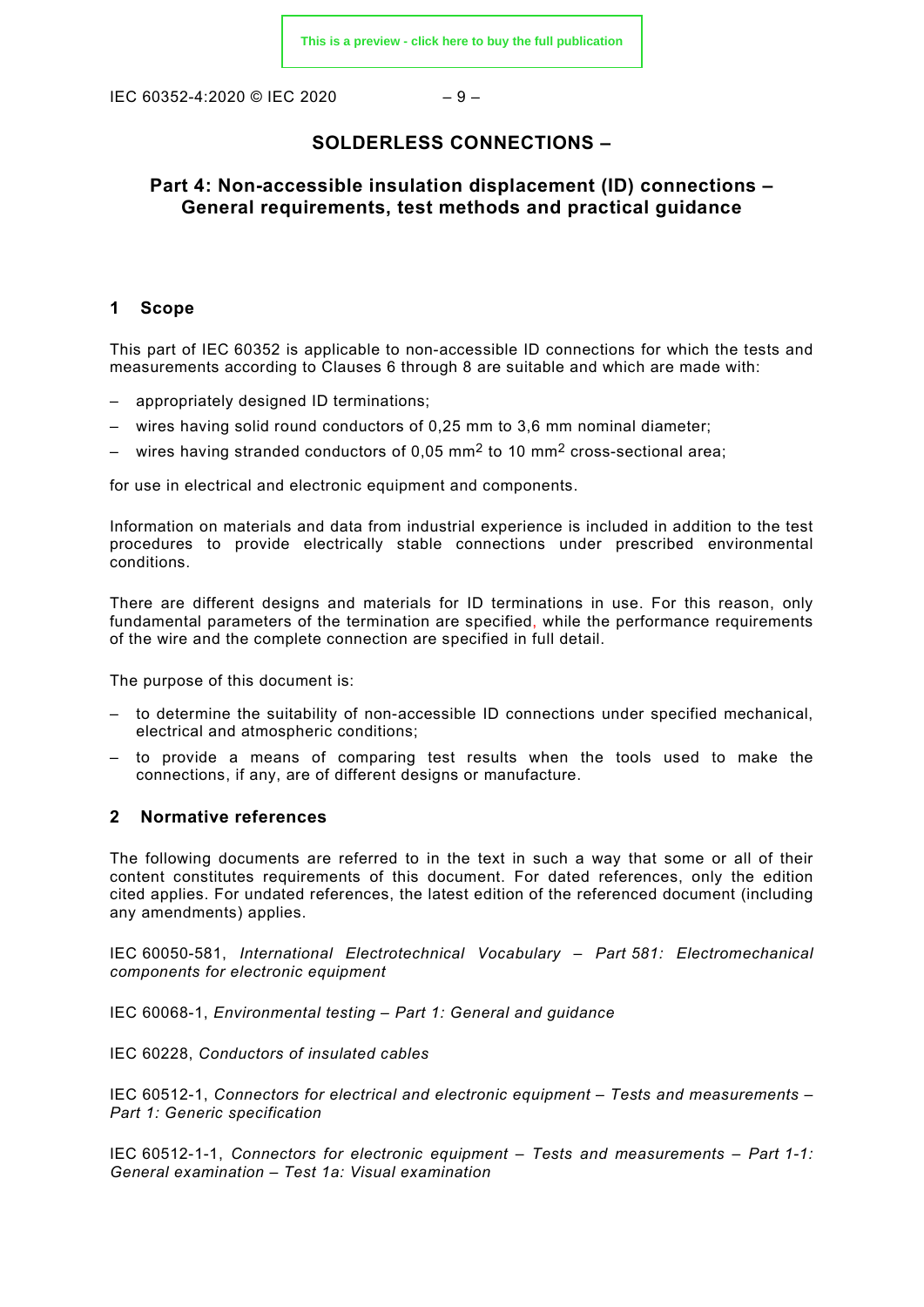$$
-10-
$$

– 10 – IEC 60352-4:2020 © IEC 2020

IEC 60512-2-1, *Connectors for electronic equipment – Tests and measurements – Part 2-1: Electrical continuity and contact resistance tests – Test 2a: Contact resistance – Millivolt level method*

IEC 60512-2-2, *Connectors for electronic equipment – Tests and measurements – Part 22: Electrical continuity and contact resistance tests – Test 2b: Contact resistance – Specified test current method*

IEC 60512-2-5, *Connectors for electronic equipment – Tests and measurements – Part 25: Electrical continuity and contact resistance tests – Test 2e: Contact disturbance*

IEC 60512-6-4, *Connectors for electronic equipment – Tests and measurements – Part 64: Dynamic stress tests – Test 6d: Vibration (sinusoidal)*

IEC 60512-9-2, *Connectors for electronic equipment – Tests and measurements – Part 92: Endurance tests – Test 9b: Electrical load and temperature*

IEC 60512-11-1, *Connectors for electrical and electronic equipment – Tests and measurements – Part 11-1: Climatic tests – Test 11a – Climatic sequence*

IEC 60512-11-4, *Connectors for electronic equipment – Tests and measurements – Part 114: Climatic tests – Test 11d: Rapid change of temperature*

IEC 60512-11-7, *Connectors for electronic equipment – Tests and measurements – Part 11-7: Climatic tests – Test 11g: Flowing mixed gas corrosion test*

IEC 60512-11-9, *Connectors for electronic equipment – Tests and measurements – Part 119: Climatic tests – Test 11i: Dry heat* 

IEC 60512-11-10, *Connectors for electronic equipment – Tests and measurements – Part 1110: Climatic tests – Test 11j: Cold*

<span id="page-9-0"></span>IEC 60512-11-12, *Connectors for electronic equipment – Tests and measurements – Part 1112: Climatic tests – Test 11m: Damp heat, cyclic*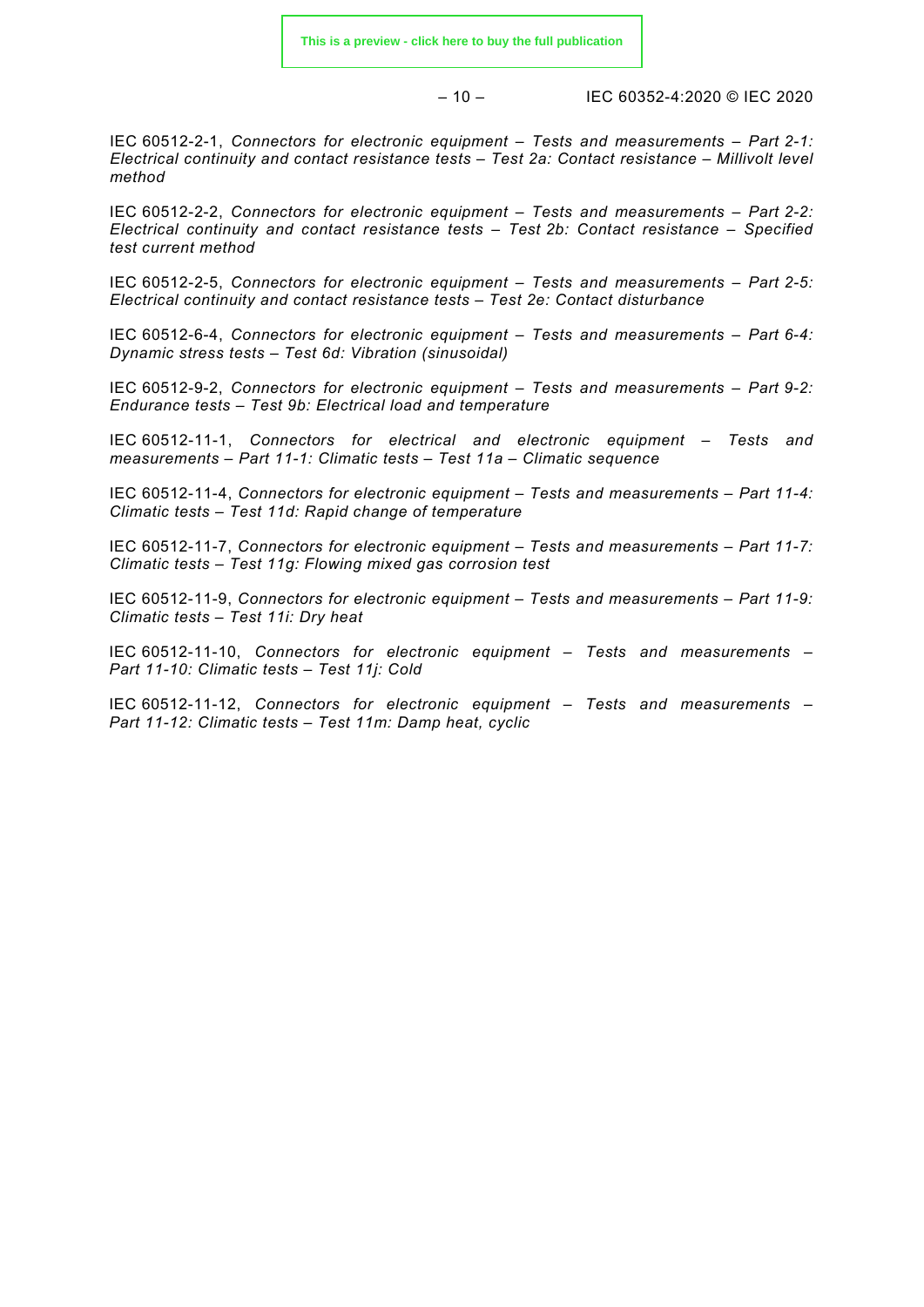$-44-$ 

IEC 60352-4:2020 © IEC 2020

# SOMMAIRE

| 1            |       |                                                                        |  |  |
|--------------|-------|------------------------------------------------------------------------|--|--|
| 2            |       |                                                                        |  |  |
| 3            |       |                                                                        |  |  |
| 4            |       |                                                                        |  |  |
| 5            |       | Conditions préalables relatives au programme d'essais de base56        |  |  |
|              | 5.1   |                                                                        |  |  |
|              | 5.2   |                                                                        |  |  |
|              | 5.2.1 |                                                                        |  |  |
|              | 5.2.2 |                                                                        |  |  |
|              | 5.2.3 | Traitements de surface des contacts CAD non accessibles56              |  |  |
|              | 5.2.4 | Caractéristiques de conception des contacts CAD non accessibles 57     |  |  |
|              | 5.3   | Conditions préalables relatives aux fils et aux conducteurs57          |  |  |
|              | 5.3.1 |                                                                        |  |  |
|              | 5.3.2 |                                                                        |  |  |
|              | 5.3.3 |                                                                        |  |  |
|              | 5.3.4 |                                                                        |  |  |
|              | 5.3.5 |                                                                        |  |  |
|              | 5.4   | Connexions autodénudantes non accessibles (connexions CAD)58           |  |  |
| 6            |       |                                                                        |  |  |
|              | 6.1   |                                                                        |  |  |
|              | 6.2   |                                                                        |  |  |
|              | 6.3   |                                                                        |  |  |
|              | 6.4   |                                                                        |  |  |
|              | 6.5   |                                                                        |  |  |
|              | 6.6   |                                                                        |  |  |
| $\mathbf{7}$ |       |                                                                        |  |  |
|              | 7.1   |                                                                        |  |  |
|              | 7.2   |                                                                        |  |  |
|              | 7.2.1 |                                                                        |  |  |
|              | 7.2.2 |                                                                        |  |  |
|              | 7.2.3 |                                                                        |  |  |
|              | 7.2.4 | Recâblage des connexions, contacts CAD non accessibles réutilisables61 |  |  |
|              | 7.2.5 |                                                                        |  |  |
|              | 7.3   |                                                                        |  |  |
|              | 7.3.1 |                                                                        |  |  |
|              | 7.3.2 |                                                                        |  |  |
|              | 7.3.3 |                                                                        |  |  |
|              | 7.4   |                                                                        |  |  |
|              | 7.4.1 |                                                                        |  |  |
|              | 7.4.2 |                                                                        |  |  |
|              | 7.4.3 |                                                                        |  |  |
|              | 7.4.4 |                                                                        |  |  |
|              | 7.4.5 |                                                                        |  |  |
| 8            |       |                                                                        |  |  |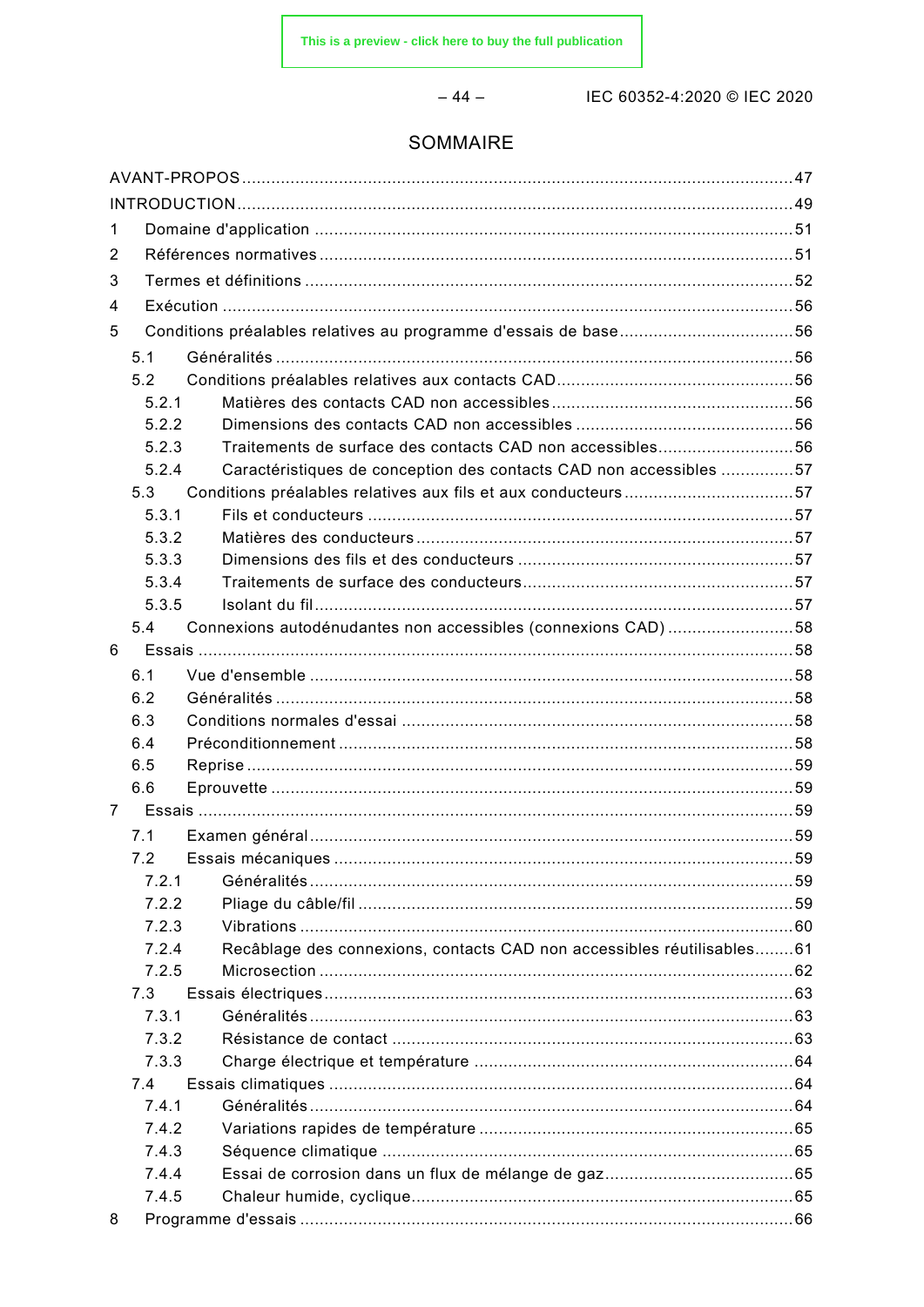IEC 60352-4:2020 © IEC 2020

| 8.1   |                                                                      |      |
|-------|----------------------------------------------------------------------|------|
| 8.1.1 |                                                                      |      |
| 8.1.2 | Connexions CAD avec contacts appropriés pour une gamme de            |      |
| 8.1.3 |                                                                      |      |
| 8.2   |                                                                      |      |
| 8.2.1 |                                                                      |      |
| 8.2.2 |                                                                      |      |
| 8.2.3 |                                                                      |      |
| 8.3   |                                                                      |      |
| 8.3.1 |                                                                      |      |
| 8.3.2 |                                                                      |      |
| 8.3.3 |                                                                      |      |
| 8.4   |                                                                      |      |
|       |                                                                      |      |
| A.1   | Informations générales sur les connexions CAD non accessibles75      |      |
| A.1.1 |                                                                      |      |
| A.1.2 |                                                                      |      |
| A.2   |                                                                      |      |
| A.3   |                                                                      |      |
| A.3.1 |                                                                      |      |
| A.3.2 |                                                                      |      |
| A.3.3 |                                                                      |      |
| $A_4$ |                                                                      |      |
| A.4.1 |                                                                      |      |
| A.4.2 |                                                                      |      |
| A.4.3 |                                                                      |      |
| A.4.4 |                                                                      |      |
| A.5   |                                                                      |      |
| A.5.1 |                                                                      |      |
| A.5.2 | Dimensions                                                           | . 77 |
| A.5.3 |                                                                      |      |
| A.5.4 |                                                                      |      |
| A.5.5 |                                                                      |      |
| A.6   |                                                                      |      |
| A.6.1 |                                                                      |      |
| A.6.2 | Connexions CAD comportant plus d'un fil dans la fente de connexion79 |      |
|       |                                                                      |      |
| B.1   |                                                                      |      |
| B.1.1 | Connexions CAD qui peuvent uniquement être examinées par un          |      |
| B.1.2 | Connexions CAD qui peuvent être examinées par un contrôle non        |      |
| B.2   | Informations générales supplémentaires sur les connexions CAD des    |      |
| B.2.1 | Montage et cambrage des torons de fils ou des câbles avec contacts   |      |
| B.2.2 | Accouplement et désaccouplement des connecteurs multicontacts avec   |      |
|       |                                                                      |      |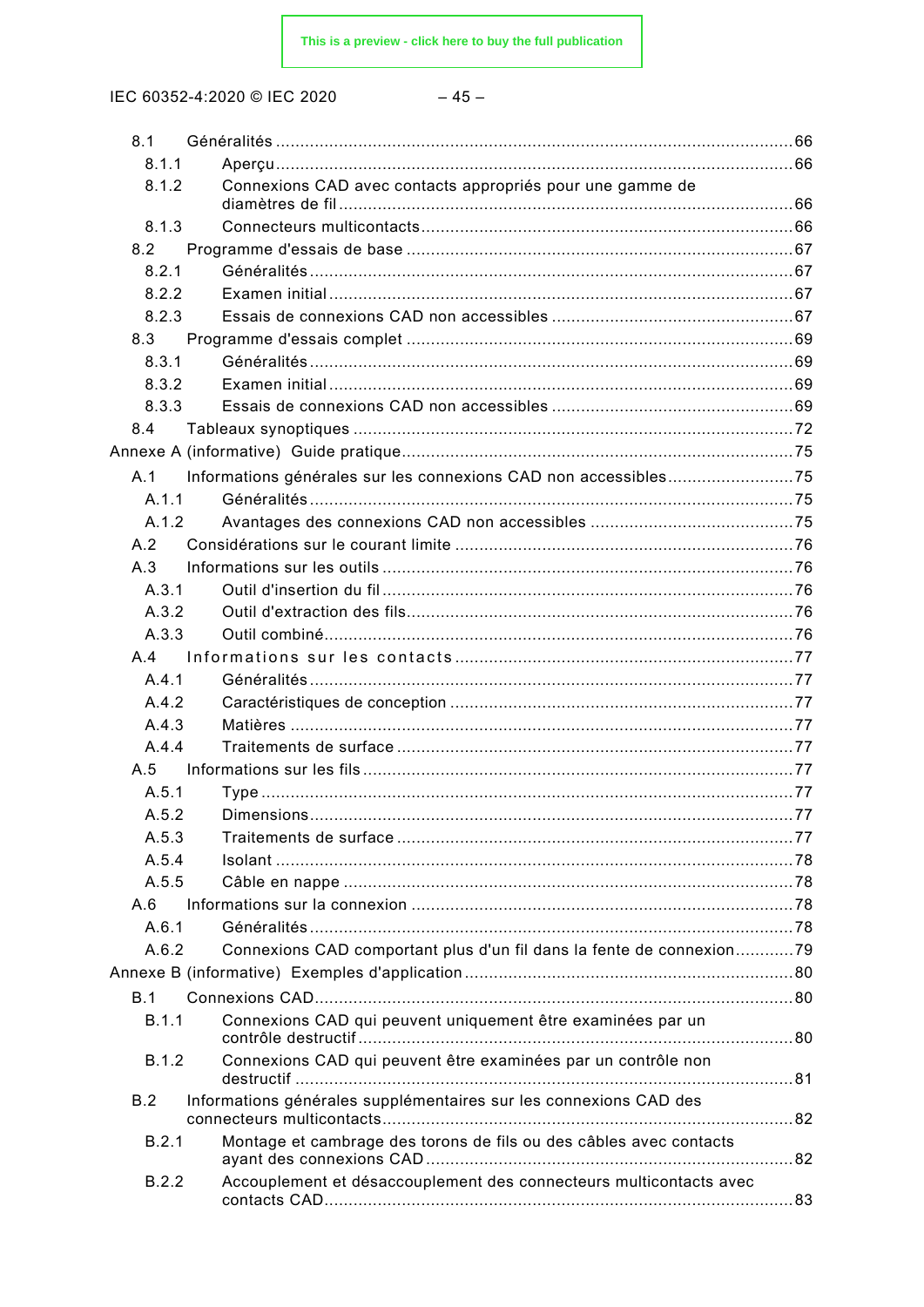|--|--|

– 46 – IEC 60352-4:2020 © IEC 2020

| B.3 | Exemples de bonnes microsections transversales ou de résultats négatifs                                                                                           |  |
|-----|-------------------------------------------------------------------------------------------------------------------------------------------------------------------|--|
| B.4 |                                                                                                                                                                   |  |
|     |                                                                                                                                                                   |  |
|     |                                                                                                                                                                   |  |
|     | Figure 1 – Exemple de connexions autodénudantes accessibles et non accessibles50                                                                                  |  |
|     |                                                                                                                                                                   |  |
|     |                                                                                                                                                                   |  |
|     |                                                                                                                                                                   |  |
|     |                                                                                                                                                                   |  |
|     |                                                                                                                                                                   |  |
|     |                                                                                                                                                                   |  |
|     | Figure 8 - Connexion CAD non accessible réalisée avec un conducteur divisé 62                                                                                     |  |
|     | Figure 9 - Connexion CAD non accessible réalisée avec un conducteur cylindrique                                                                                   |  |
|     |                                                                                                                                                                   |  |
|     |                                                                                                                                                                   |  |
|     |                                                                                                                                                                   |  |
|     | Figure A.1 - Exemple de connexion CAD non accessible avec deux conducteurs de<br>sections différentes dans une fente de connexion; fils à conducteurs divisés  79 |  |
|     | Figure B.1 - Exemples de connexions CAD correctes cachées dans le boîtier ouvert ou                                                                               |  |
|     | Figure B.2 - Parties de boîtier de connecteur qui assurent des connexions CAD                                                                                     |  |
|     | Figure B.3 – Montage des torons de fils ou des câbles avec contacts ayant des                                                                                     |  |
|     |                                                                                                                                                                   |  |
|     | Figure B.5 - Accouplement et désaccouplement de connecteurs multicontacts84                                                                                       |  |
|     |                                                                                                                                                                   |  |
|     |                                                                                                                                                                   |  |
|     | Tableau 2 - Résistance de contact des connexions CAD non accessibles, valeurs                                                                                     |  |
|     |                                                                                                                                                                   |  |
|     |                                                                                                                                                                   |  |
|     |                                                                                                                                                                   |  |
|     |                                                                                                                                                                   |  |
|     |                                                                                                                                                                   |  |
|     |                                                                                                                                                                   |  |
|     |                                                                                                                                                                   |  |
|     |                                                                                                                                                                   |  |
|     | Tableau 11 - Programme d'essais de qualification - Groupe d'essais D 71                                                                                           |  |
|     | Tableau 12 - Programme d'essais de qualification - Groupe d'essais E 72                                                                                           |  |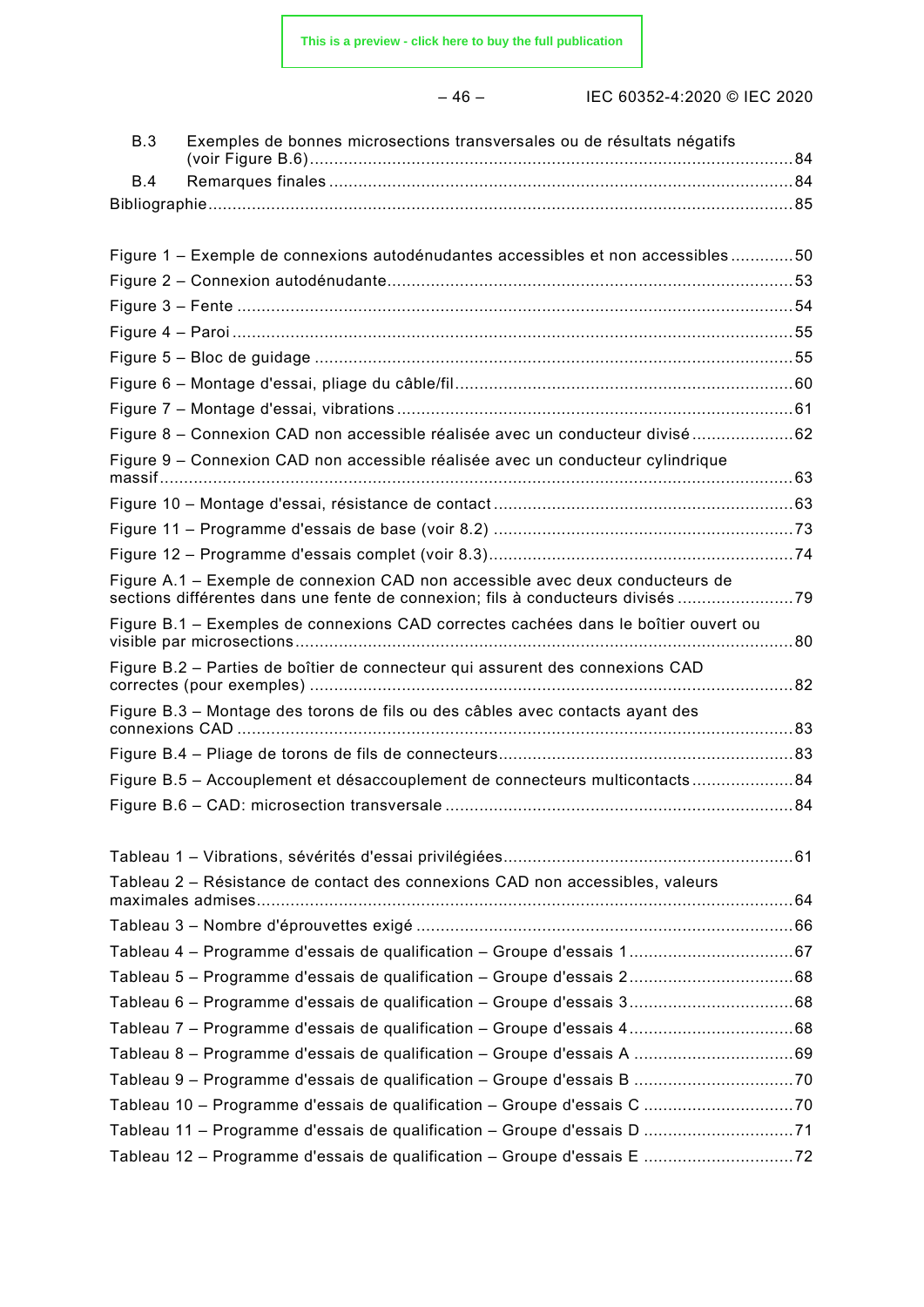IEC 60352-4:2020 © IEC 2020 – 47 –

# COMMISSION ELECTROTECHNIQUE INTERNATIONALE

\_\_\_\_\_\_\_\_\_\_\_\_

# **CONNEXIONS SANS SOUDURE –**

# **Partie 4: Connexions autodénudantes (CAD) non accessibles – Règles générales, méthodes d'essai et guide pratique**

#### AVANT-PROPOS

- <span id="page-13-0"></span>1) La Commission Electrotechnique Internationale (IEC) est une organisation mondiale de normalisation composée de l'ensemble des comités électrotechniques nationaux (Comités nationaux de l'IEC). L'IEC a pour objet de favoriser la coopération internationale pour toutes les questions de normalisation dans les domaines de l'électricité et de l'électronique. A cet effet, l'IEC – entre autres activités – publie des Normes internationales, des Spécifications techniques, des Rapports techniques, des Spécifications accessibles au public (PAS) et des Guides (ci-après dénommés 'Publication(s) de l'IEC'). Leur élaboration est confiée à des comités d'études, aux travaux desquels tout Comité national intéressé par le sujet traité peut participer. Les organisations internationales, gouvernementales et non gouvernementales, en liaison avec l'IEC, participent également aux travaux. L'IEC collabore étroitement avec l'Organisation Internationale de Normalisation (ISO), selon des conditions fixées par accord entre les deux organisations.
- 2) Les décisions ou accords officiels de l'IEC concernant les questions techniques représentent, dans la mesure du possible, un accord international sur les sujets étudiés, étant donné que les Comités nationaux de l'IEC intéressés sont représentés dans chaque comité d'études.
- 3) Les Publications de l'IEC se présentent sous la forme de recommandations internationales et sont agréées comme telles par les Comités nationaux de l'IEC. Tous les efforts raisonnables sont entrepris afin que l'IEC s'assure de l'exactitude du contenu technique de ses publications; l'IEC ne peut pas être tenue responsable de l'éventuelle mauvaise utilisation ou interprétation qui en est faite par un quelconque utilisateur final.
- 4) Dans le but d'encourager l'uniformité internationale, les Comités nationaux de l'IEC s'engagent, dans toute la mesure possible, à appliquer de façon transparente les Publications de l'IEC dans leurs publications nationales et régionales. Toutes divergences entre toutes Publications de l'IEC et toutes publications nationales ou régionales correspondantes doivent être indiquées en termes clairs dans ces dernières.
- 5) L'IEC elle-même ne fournit aucune attestation de conformité. Des organismes de certification indépendants fournissent des services d'évaluation de conformité et, dans certains secteurs, accèdent aux marques de conformité de l'IEC. L'IEC n'est responsable d'aucun des services effectués par les organismes de certification indépendants.
- 6) Tous les utilisateurs doivent s'assurer qu'ils sont en possession de la dernière édition de cette publication.
- 7) Aucune responsabilité ne doit être imputée à l'IEC, à ses administrateurs, employés, auxiliaires ou mandataires, y compris ses experts particuliers et les membres de ses comités d'études et des Comités nationaux de l'IEC, pour tout préjudice causé en cas de dommages corporels et matériels, ou de tout autre dommage de quelque nature que ce soit, directe ou indirecte, ou pour supporter les coûts (y compris les frais de justice) et les dépenses découlant de la publication ou de l'utilisation de cette Publication de l'IEC ou de toute autre Publication de l'IEC, ou au crédit qui lui est accordé.
- 8) L'attention est attirée sur les références normatives citées dans cette publication. L'utilisation de publications référencées est obligatoire pour une application correcte de la présente publication.
- 9) L'attention est attirée sur le fait que certains des éléments de la présente Publication de l'IEC peuvent faire l'objet de droits de brevet. L'IEC ne saurait être tenue pour responsable de ne pas avoir identifié de tels droits de brevets et de ne pas avoir signalé leur existence.

La Norme internationale IEC 60352-4 a été établie par le sous-comité 48B: Connecteurs électriques, du comité d'études 48 de l'IEC: Connecteurs électriques et structures mécaniques pour les équipements électriques et électroniques.

Cette deuxième édition annule et remplace la première édition parue en 1994, et son Amendement 1 (2000). La présente édition constitue une révision technique.

Cette édition inclut les modifications techniques majeures suivantes par rapport à l'édition précédente:

- a) les Articles 9 à 13 ont été transférés à l'Annexe A (informative);
- b) les figures ont été retravaillées pour plus de clarté.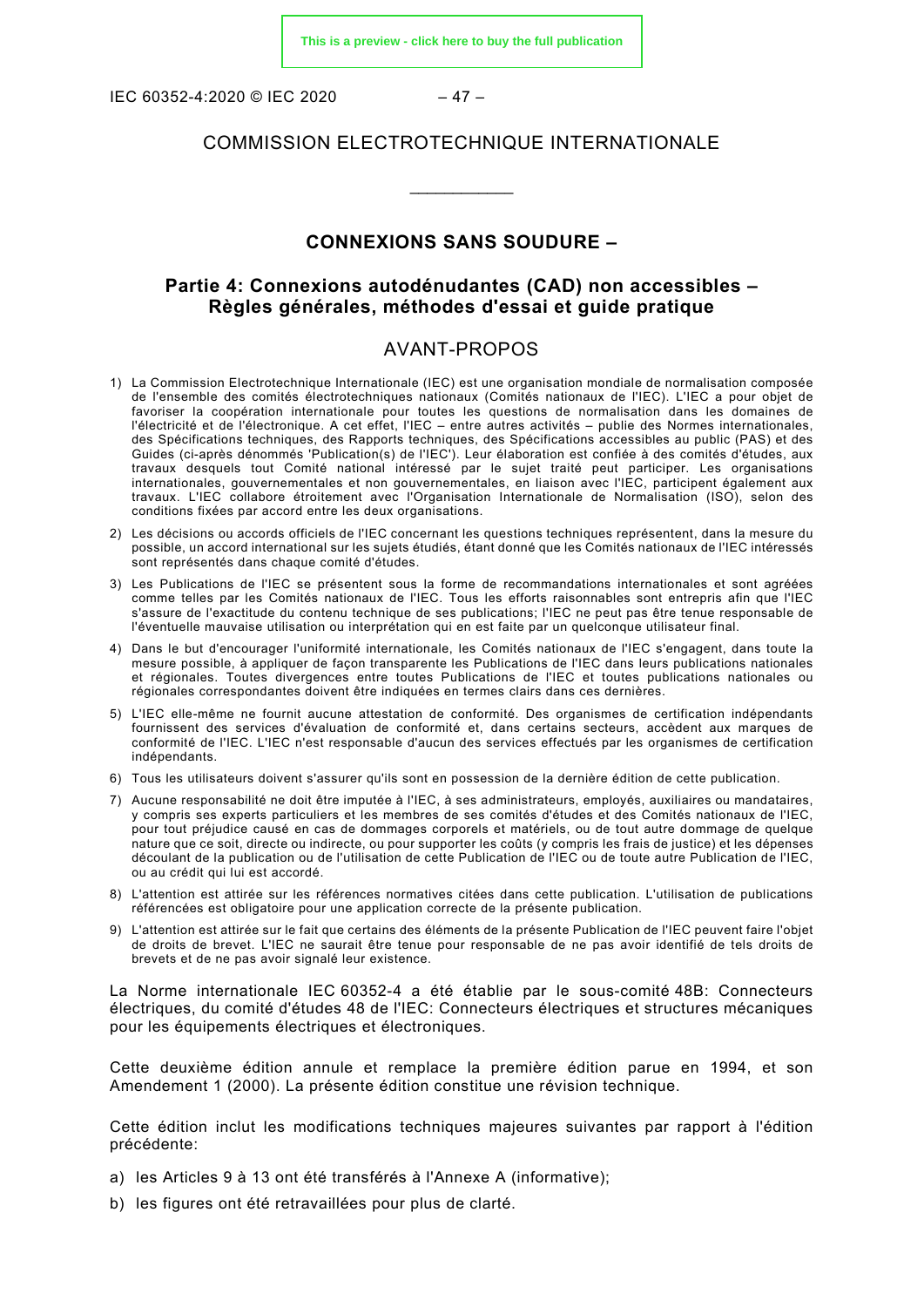– 48 – IEC 60352-4:2020 © IEC 2020

Le texte de cette Norme internationale est issu des documents suivants:

| <b>FDIS</b>   | Rapport de vote |
|---------------|-----------------|
| 48B/2804/FDIS | 48B/2820/RVD    |

Le rapport de vote indiqué dans le tableau ci-dessus donne toute information sur le vote ayant abouti à l'approbation de cette Norme internationale.

Ce document a été rédigé selon les Directives ISO/IEC, Partie 2.

Une liste de toutes les parties de la série IEC 60352, publiées sous le titre général *Connexions sans soudure*, peut être consultée sur le site web de l'IEC.

Le comité a décidé que le contenu de ce document ne sera pas modifié avant la date de stabilité indiquée sur le site web de l'IEC sous "http://webstore.iec.ch" dans les données relatives au document recherché. A cette date, le document sera

- reconfirmé,
- supprimé,
- remplacé par une édition révisée, ou
- amendé.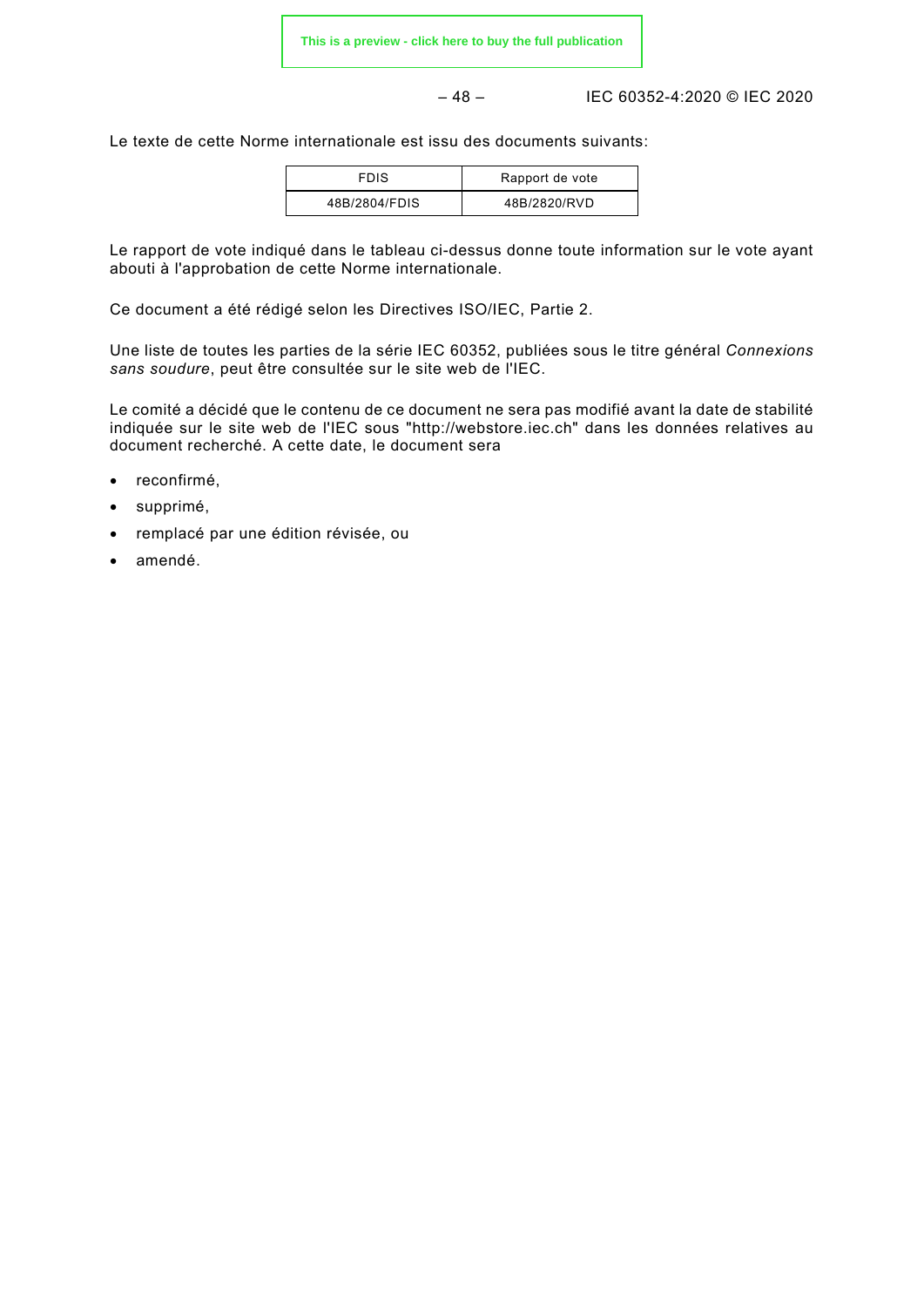<span id="page-15-0"></span>IEC 60352-4:2020 © IEC 2020  $-49-$ 

# INTRODUCTION

Les deux parties suivantes de l'IEC 60352 concernant les connexions autodénudantes sans soudure sont disponibles:

- Partie 3: Connexions autodénudantes accessibles Règles générales, méthodes d'essai et guide pratique;
- Partie 4: Connexions autodénudantes non accessibles Règles générales, méthodes d'essai et guide pratique.

NOTE Dans le présent document, l'expression "connexion autodénudante" est abrégée en "CAD", par exemple "connexion CAD", "contact CAD".

La [Figure 1](#page-16-0) illustre des exemples de connexions autodénudantes accessibles et non accessibles qui clarifient la différence entre elles.

La Partie 4 inclut les exigences et les essais applicables (normatifs), ainsi qu'un guide pratique dans l'Annexe A (informative), pour les connexions CAD non accessibles.

Deux programmes d'essais sont proposés:

- un programme d'essais de base qui s'applique aux connexions autodénudantes conformes à toutes les conditions préalables de l'Article 5. Il est tiré de l'expérience acquise sur des applications menées à bien sur de telles connexions;
- un programme d'essais complet qui s'applique aux connexions autodénudantes qui ne sont pas totalement conformes à toutes les conditions préalables de l'Article 5, par exemple à celles dont la fabrication utilise des matières ou des traitements de surface n'appartenant pas à l'Article 5.

Ce système permet un contrôle optimisé en coût et temps en utilisant le programme d'essais de base réduit pour les connexions éprouvées et un programme d'essais complet étendu pour les connexions nécessitant une vérification complète des performances.

La conformité de la connexion CAD non accessible implique que les exigences et les essais spécifiés s'appliquent à tous les facteurs impliqués dans la production d'une connexion CAD appropriée, à savoir:

- le contact CAD, qui peut faire partie d'un connecteur monobroche ou multicontact;
- le fil (ou la gamme de fils) pour lequel le contact est approprié;
- les outils (le cas échéant) exigés pour produire ce type de connexion sans soudure.

Le guide pratique fourni à l'Annexe A (informative) fait office de lignes directrices pour l'exécution exigée. L'attention est attirée sur le fait que certaines branches de l'industrie (par exemple automobile, aérospatiale, nucléaire, militaire) peuvent avoir des normes d'exécution et/ou des exigences de qualité spécifiques, qui sortent du domaine d'application du présent document.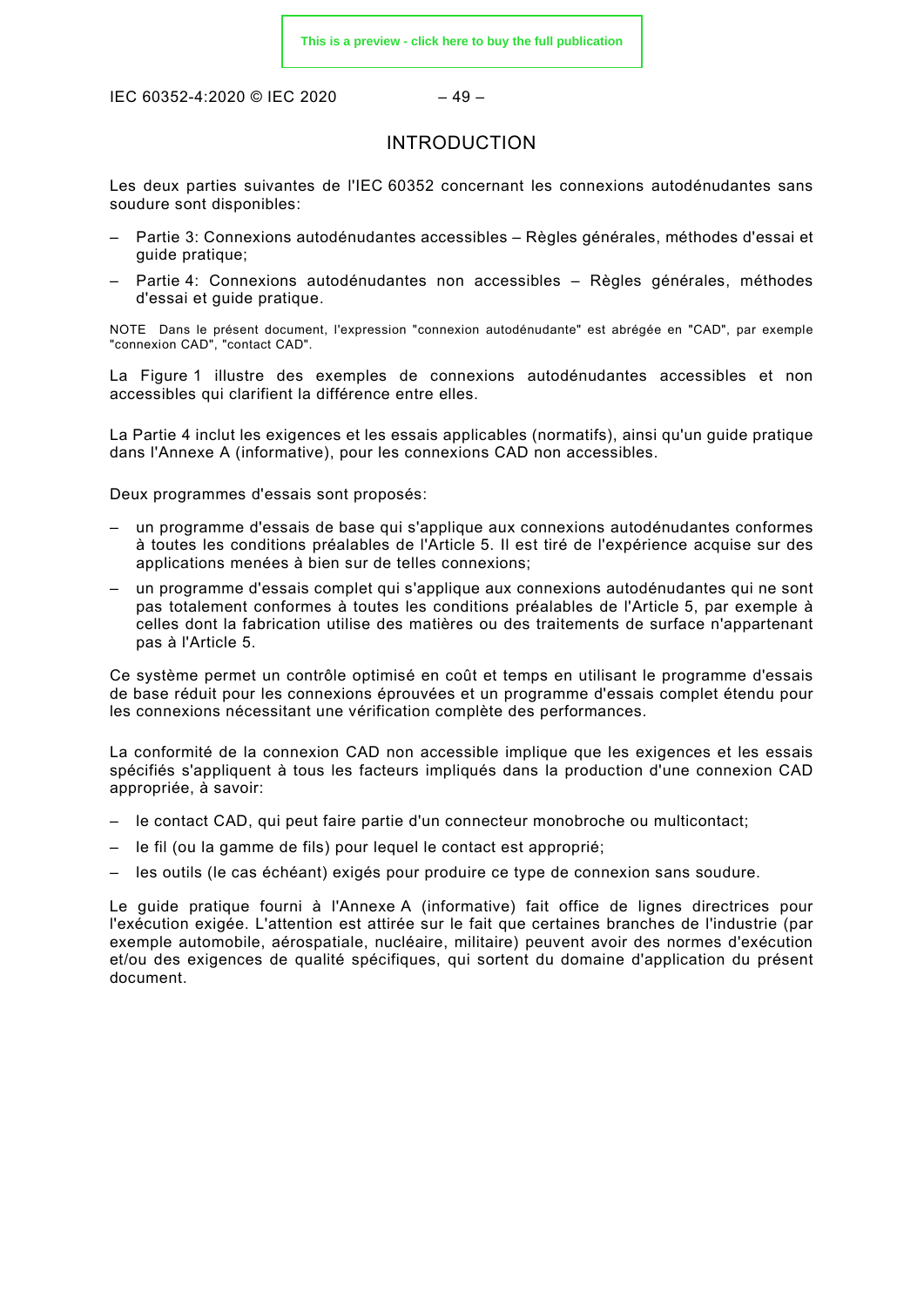

– 50 – IEC 60352-4:2020 © IEC 2020



#### <span id="page-16-0"></span>**Figure 1 – Exemple de connexions autodénudantes accessibles et non accessibles**

L'IEC Guide 109 met en évidence le besoin de réduire l'incidence d'un produit sur l'environnement naturel tout au long du cycle de vie du produit.

Il est entendu que quelques-unes des matières admises dans le présent document peuvent avoir un effet négatif sur l'environnement.

Dès que les progrès technologiques conduisent à des alternatives acceptables pour ces matières, celles-ci sont éliminées du présent document.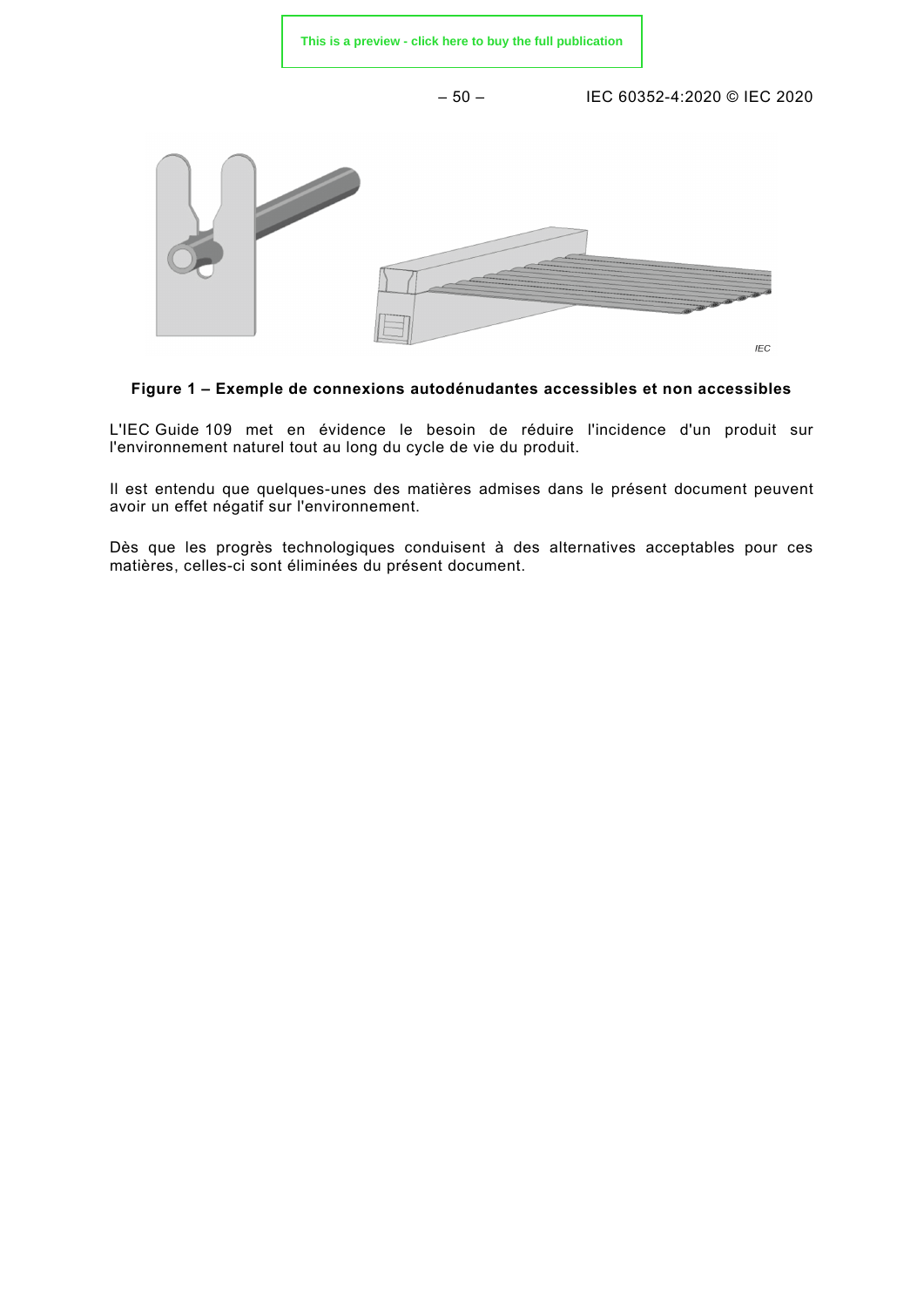IEC 60352-4:2020 © IEC 2020 – 51 –

# **CONNEXIONS SANS SOUDURE –**

# **Partie 4: Connexions autodénudantes (CAD) non accessibles – Règles générales, méthodes d'essai et guide pratique**

## <span id="page-17-0"></span>**1 Domaine d'application**

La présente partie de l'IEC 60352 s'applique aux connexions CAD non accessibles pour lesquelles les essais et les mesures conformes aux Articles 6 à 8 sont appropriés et qui sont composées de:

- contacts CAD de conception appropriée;
- fils à conducteurs cylindriques massifs de diamètre nominal 0,25 mm à 3,6 mm;
- fils à conducteurs divisés de section  $0.05$  mm<sup>2</sup> à 10 mm<sup>2</sup>;

pour l'utilisation dans les équipements et composants électriques et électroniques.

Des informations sur les matières et des résultats dus à l'expérience industrielle y sont inclus en plus des méthodes d'essai pour assurer des connexions électriquement stables dans les conditions d'environnement prescrites.

Il y a différentes conceptions et matières utilisées pour les contacts CAD. C'est pourquoi seuls les paramètres fondamentaux du contact sont spécifiés, tandis que les exigences des performances du fil et de la connexion terminée sont définies dans tous les détails.

Le présent document a pour objet de:

- déterminer la conformité des connexions CAD non accessibles dans des conditions mécaniques, électriques et atmosphériques spécifiées;
- fournir un moyen de comparaison des résultats d'essai quand les outils utilisés pour faire les connexions, le cas échéant, sont de conceptions ou de fabrications différentes.

## <span id="page-17-1"></span>**2 Références normatives**

Les documents suivants cités dans le texte constituent, pour tout ou partie de leur contenu, des exigences du présent document. Pour les références datées, seule l'édition citée s'applique. Pour les références non datées, la dernière édition du document de référence s'applique (y compris les éventuels amendements).

IEC 60050-581, *Vocabulaire Électrotechnique International – Partie 581: Composants électromécaniques pour équipements électroniques*

IEC 60068-1, *Essais d'environnement – Partie 1: Généralités et lignes directrices*

IEC 60228, *Âmes des câbles isolés*

IEC 60512-1, *Connecteurs pour équipements électroniques – Essais et mesures – Partie 1: Spécification générique*

IEC 60512-1-1, *Connecteurs pour équipements électroniques – Essais et mesures – Partie 11: Examen général – Essai 1a: Examen visuel*